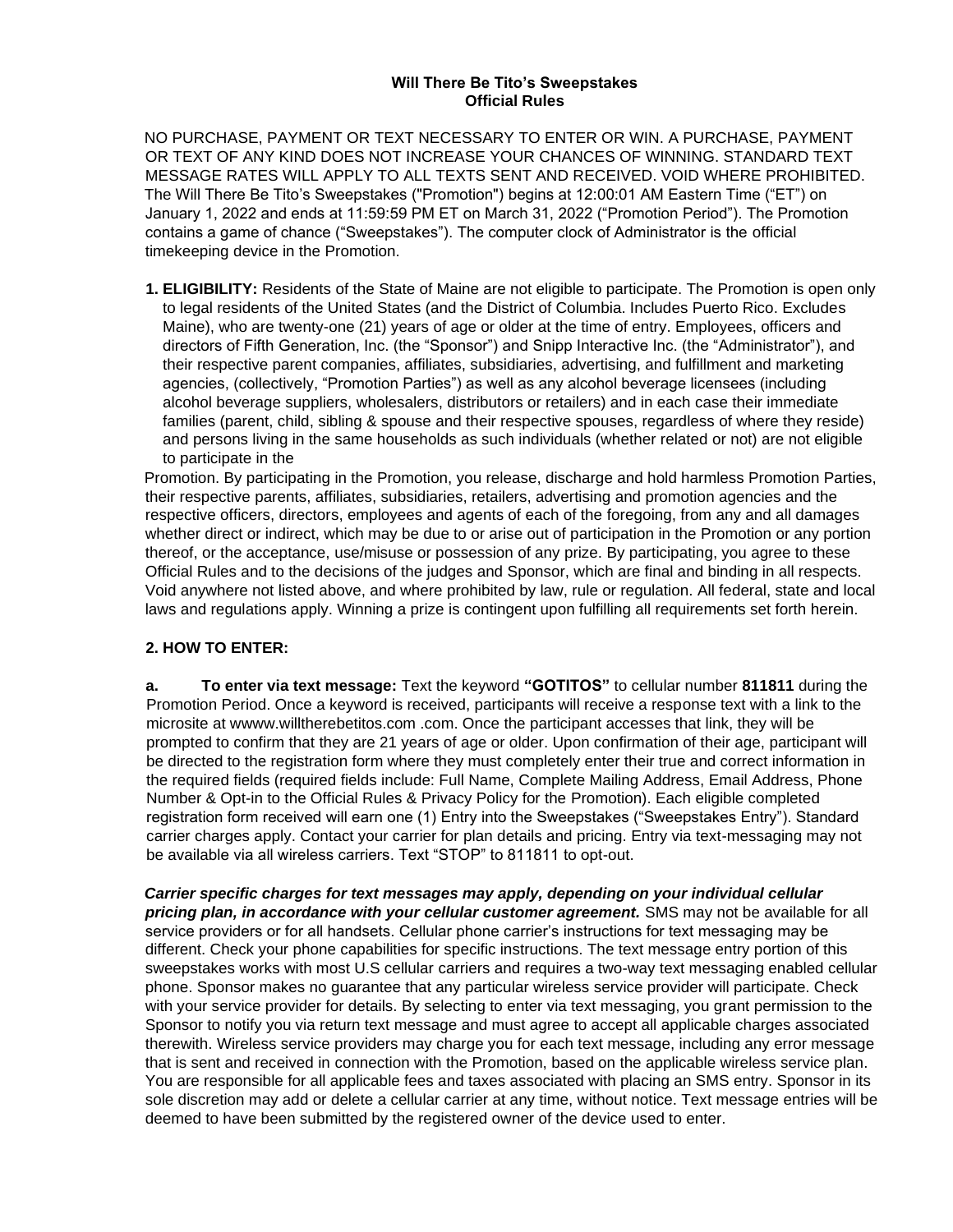**b. Register Online:** Go to wwww.willtherebetitos.com.com. Once the participant accesses that link, they will be prompted to confirm that they are 21 years of age or older. Upon confirmation of their age, participant will be directed to the registration form where they must completely enter their true and correct information in the required fields (required fields include: Full Name, Complete Mailing Address, Email Address, Phone Number & Opt-in to the Official Rules & Privacy Policy for the Promotion). Each eligible completed registration form received will earn one (1) Entry into the Sweepstakes

**Limit of one (1) Sweepstakes Entry per person, per email address, per phone number, per home address per day per method of entry, throughout the Promotion Period for a total of a maximum of six hundred and forty (640 Sweepstakes Entries per person, per email address, per phone number or per home address for mail-in entries. Limit of one (1) Promotion Prize per person, per household. Entrants may not share an email address or cellular accounts.** 

**3. SWEEPSTAKES DRAWINGS/ODDS:** The Administrator will conduct one (1) randomized drawing on or about April 1, 2022, from all eligible Entries received during the Promotion Period as of each such date, to select a total of Two hundred and fifty (250) Promotion Prize winners on each such date. A total of Two hundred and fifty (250) Promotion Prize Winners will be selected in connection with the entire Promotion. Odds of winning a Promotion Prize depend on the eligible Entries received during the Promotion Period and until the applicable drawing date.

SPONSOR'S DECISIONS AS TO THE ADMINISTRATION AND OPERATION OF THE SWEEPSTAKES AND THE SELECTION OF POTENTIAL WINNER ARE FINAL AND BINDING IN ALL MATTERS RELATED TO THE SWEEPSTAKES. AN ENTRANT IS NOT A WINNER OF ANY PRIZE UNLESS AND UNTIL ENTRANT'S ELIGIBILITY AND THE POTENTIAL WINNING ENTRY HAS BEEN VERIFIED AND ENTRANT HAS BEEN NOTIFIED THAT VERIFICATION IS COMPLETE. SPONSOR WILL NOT ACCEPT SCREEN SHOTS OR OTHER EVIDENCE OF WINNING IN LIEU OF ITS VALIDATION PROCESS. ANY ENTRY THAT OCCURS AFTER THE SYSTEM HAS FAILED FOR ANY REASON IS DEEMED DEFECTIVE AND IS VOID AND WILL NOT BE HONORED.

**4. PRIZES AND PRIZE LIMITATIONS**: Two hundred and fifty (250) Promotion Prizes will be awarded as detailed below:

#### **PRIZES (250):**

| Tito's Copper Prize Pack: | (75 Total) (\$84 value each. \$6,300 Total ARV)  |
|---------------------------|--------------------------------------------------|
| Tito's Team Spirit Set:   | (100 Total) (\$36 value each. \$3,600 Total ARV) |
| Tito's MVP Mixology Kit:  | (75 Total) (\$84 value each. \$6,300 Total ARV)  |

#### **The total ARV of all Promotion Prizes: \$16,200**

**PRIZE LIMITATIONS: Limit of one (1) Promotion Prize per person, per household**. Prize will only be awarded by Sponsor upon potential winners' verification of eligibility and final approval by Sponsor. Prizes will be delivered to the mailing address provided by the applicable winner during registration. Allow 4-6 weeks for delivery after the drawings are conducted. No prize substitution, cash equivalent of prizes, transfer or assignment of prizes is permitted, except by Sponsor which reserves the right to substitute a prize with one of comparable or greater value, in its sole discretion. If it is discovered during prize verification you have entered, attempted to enter, or used multiple accounts to enter more than the stated limit you will be disqualified at the discretion of the administrator, or will, be void. Entries generated by script, macro or other automated means, which subvert the entry process, are void. All Promotion Entries become the property of Sponsor and will not be acknowledged or returned. Promotion Parties are not responsible for late, lost, stolen, damaged, delayed, or undelivered prizes.

**5. TEXT MESSAGING (SMS) TERMS AND RESTRICTIONS:** Message and Data Rates may apply. By texting **"GOTITOS"** to 811811, you consent to receive text message communications about the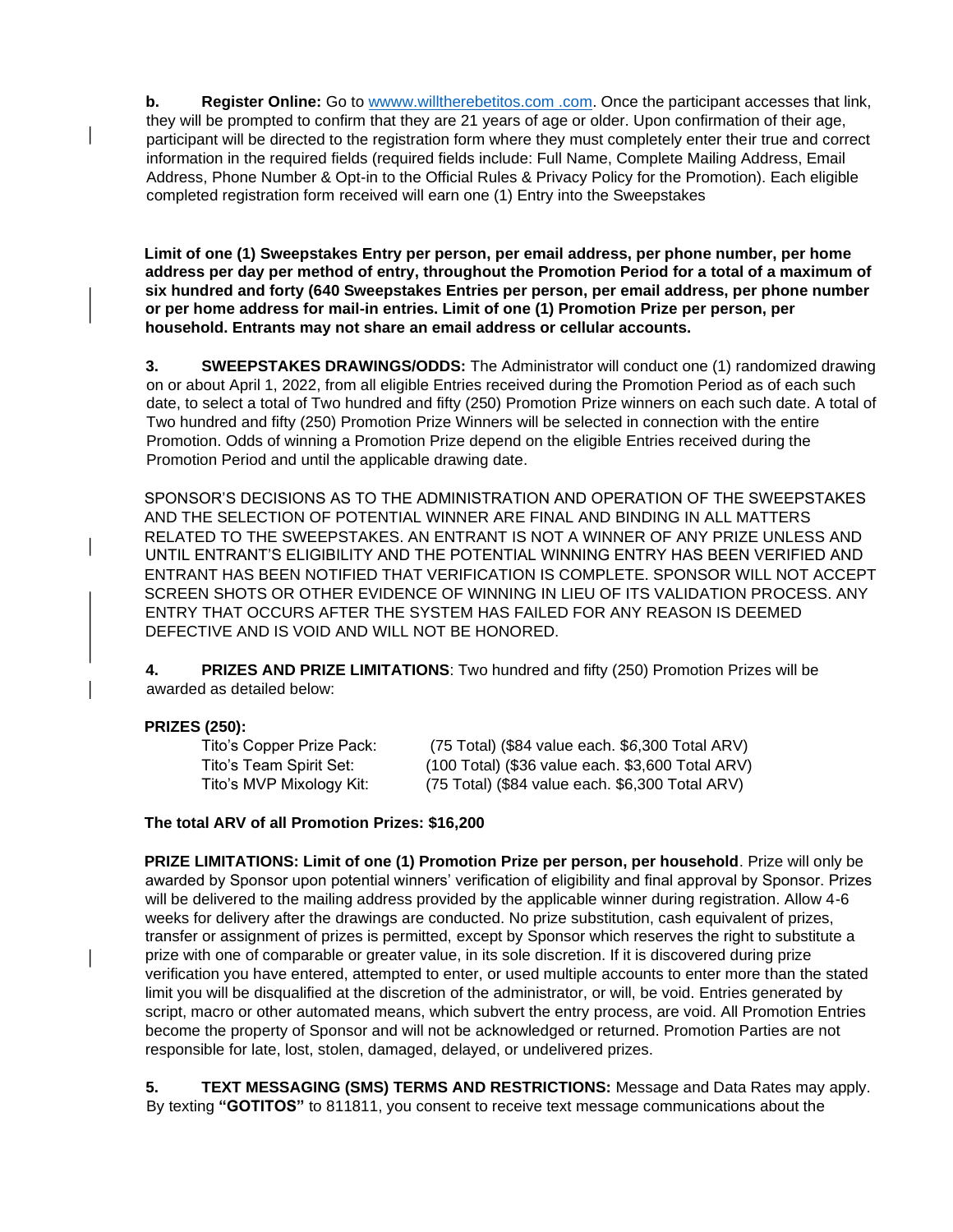Sweepstakes from Sponsor and Administrator. You are not required to provide a number as a condition of purchasing any item or receiving any offers. Carrier specific charges for text messages may apply, depending on your individual cellular pricing plan, in accordance with your cellular customer agreement. SMS may not be available for all service providers or for all handsets. Cellular phone carrier's instructions for text messaging may be different. Check your phone capabilities for specific instructions. Program Sponsor makes no guarantee that any particular wireless service provider will participate. Check with your service provider for details. By selecting to participate via text messaging, the Participant grants permission to the Program Sponsor to notify them via return text message and must agree to accept all applicable charges associated therewith. Wireless service providers may charge Participant for each text message, including any error message that is sent and received in connection with the Program, based on the applicable wireless service plan. Participant is responsible for all applicable fees and taxes associated with submitting a receipt using SMS messaging. Program Sponsor, in its sole discretion, may add or delete a cellular carrier at any time, without notice.

**6. MISCELLANEOUS:** Promotion Parties are not responsible for late, lost, incomplete, corrupted, stolen, garbled, damaged, delayed, undelivered or misdirected Entries, all of which are void. Online Entries will be considered to be entered by the authorized account holder of the e-mail address submitted at time of entry and he/she must comply with these Official Rules. The authorized account holder is deemed as the natural person who is assigned to an e-mail address by an Internet access provider, online service provider or other organization that is responsible for assigning e-mail addresses for the domain associated with the submitted e-mail address. By entering the Promotion, you recognize and agree that the registration information provided by you will be made available to Sponsor; use of such information will be governed by Sponsor's Privacy Policy found at [http://www.titosvodka.com/privacypolicy/.](http://www.titosvodka.com/privacypolicy/) Upon entering the Promotion, winners grant Sponsor the right to print, publish, broadcast, and use world-wide in any media now known or later developed, the winner's name, portrait, picture, voice, likeness, city and state of residence, and biographical information for any purpose, including but not limited to, in advertisements, publicity, and other communications, worldwide, in perpetuity, without additional compensation, notification or permission, except where prohibited by law. You agree to comply with these Official Rules and the decisions of the Sponsor and judges shall be binding and final.

**7. RELEASE:** As a condition of entering the Promotion, you agree that (1) under no circumstances will you be permitted to obtain awards for, and you hereby waive all rights to claim punitive, incidental, consequential or any other damages, and any claims, judgments or awards shall be limited to actual outofpocket expenses; (2) all causes of action arising out of or connected with this Promotion, or any prizes awarded, shall be resolved individually, without resort to any form class action; and (3) in no event will you be entitled to receive attorneys' fees. BY ENTERING THE PROMOTION, YOU AGREE TO RELEASE, DISCHARGE AND HOLD HARMLESS PROMOTION PARTIES AND THE RESPECTIVE OFFICERS, DIRECTORS, AND AGENTS OF EACH, FROM ANY AND ALL LIABILITY FOR ANY INJURY, LOSS, OR DAMAGE OF ANY KIND TO PERSONS, INCLUDING DEATH, AND PROPERTY, WHETHER DIRECT OR INDIRECT, WHICH MAY BE DUE TO OR ARISE OUT OF PARTICIPATION IN THE PROMOTION OR ANY PORTION THEREOF, OR THE

ACCEPTANCE, USE/MISUSE ORPOSSESSIONOFPRIZES, ORANY PRIZERELATEDTRAVELORACTIVITY.YOUWAIVE ALLWARRANTIES, EXPRESS ORIMPLIED, INCLUDINGBUT NOT LIMITED TOIMPLIED WARRANTIES OF MERCHANTABILITY AND FITNESS FORA PARTICULAR PURPOSE.

**8.DISCLAIMER:** Promotion Parties are not responsible for printing or typographical errors in these Official Rules or in any Promotion-related materials. Sponsor reserves the right, in its sole discretion, to disqualify any individual that tampers with the entry process. Sponsor also reserves the right to terminate, suspend, cancel or modify the Promotion and award the prizes for the Promotion from among all eligible, nonsuspect entries received (i) as of the date of termination using the judging procedure outlined above or in a random drawing for the Sweepstakes for any reason this Promotion is not capable of running as planned due to any reason, including infection by computer virus, bugs, tampering, fraud, unauthorized intervention, technical failures or other causes that may corrupt or impair the integrity, fairness or proper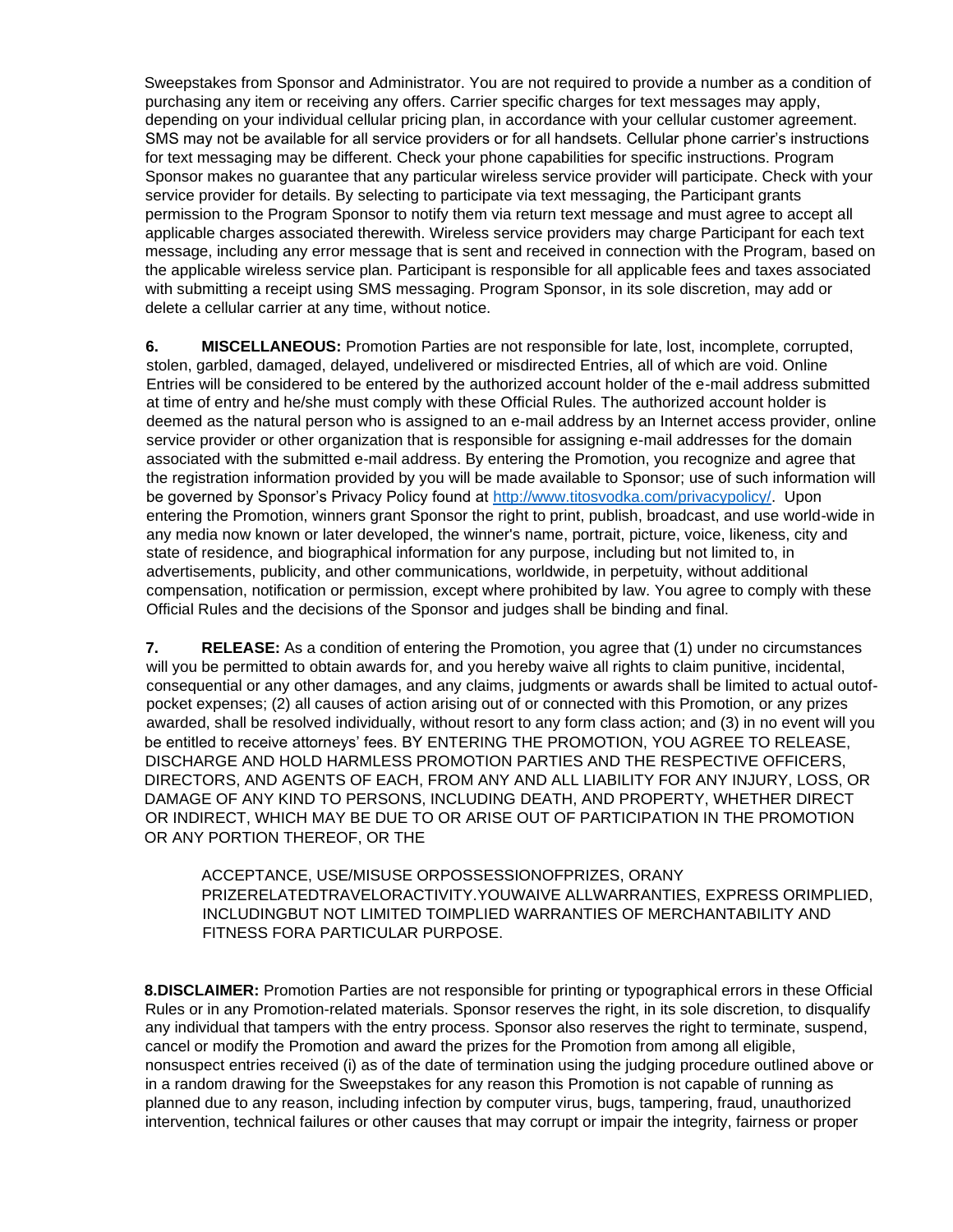play of the Promotion. Promotion Parties are not responsible or liable for any events which may cause errors and/or the Promotion to be stopped, including but not limited to any error, omission, interruption, deletion, defect, delay in operation or transmission, communications line failure, theft or destruction or unauthorized access to, or alteration of, entries, no rare they responsible for any problems or technical malfunction of any telephone, network or

telephonelines,computeronlinesystems,servers,orcable,satellite,orInternetService Providers, computer equipment, software or any other failure of any email or Entry to be received by Sponsor on account of technical problems, human error or traffic congestion on the Internet or at any web site, or any combination there of, including any injury or damage to yours or any other person's computer relating to o r resulting from participation in this Promotion or downloading any materials in this Promotion. Promotion Parties are not responsible for computer, mechanical, technical, electronic, network or other errors or problems, including any errors or problems that may occur in connection with the administration of the Promotion, the processing of Entries, or in any other Promotion-related materials. Promotion Parties may stop you from participating in this Promotion if you violate Official Rules or act, in Sponsor's sole discretion:(a)in a manner Sponsor determines to be not fair;(b)with an intent to annoy, threaten or harass any other entrant or the Sponsor; or (c) in any other disruptive manner. Should more prizes be awarded through a computer, hardware, or software malfunction, error or failure or for any other reason, in any prize category, than are stated for that category in the Official Rules, Sponsor reserves the right to award only the number of prizes stated in the Official Rules for that category. In no event will more prizes be awarded than that listed in Section 5.

### **CAUTION: ANY ACTOR ATTEMPT BY AN ENTRANT TO DELIBERATELY DAMAGE ANY WEBSITE OR UNDERMINE THE LEGITIMATE OPERATION OF THIS PROMOTIONIS AVIOLATION O FCRIMINAL AND CIVIL LAWS. SHOULD SUCH AN ATTEMPT BE MADE, PROMOTION PARTIES RESERVE THE RIGHT TO SEEK DAMAGES AND OTHER REMEDIES (INCLUDING ATTORNEYS'FEES) FROM ANY SUCH INDIVIDUAL(S) TO THE FULLEST EXTENT PERMITTED BY LAW.**

**9.CHOICE OF LAW AND JURISDICTION:** Except where prohibited, all issues and questions concerning the construction, validity, interpretation, and enforceability of these Official Rules, or the rights and obligations of entrants or winners, Sponsor, and administrator in connection with this Promotion, shall be governed by, and construed in accordance with, the laws of the State of Texas, without giving effect to any choice of law or conflict of law rules or provisions (whether of the State of Texas or any other jurisdiction), which might otherwise cause the application of the laws of any jurisdiction other than the State of Texas. Any action seeking legal or equitable relief arising out of or relating to the Promotion or these Official Rules shall be brought only in the courts of the State of Texas. You here by irrevocably consent to the personal jurisdiction of said courts and waive any claim of forum non-convenience or lack of personal jurisdiction they may have.

**10.TAX INFORMATION:** All federal, state, local, and other taxes on prizes and any other costs and expenses associated with prize acceptance and use not specified herein as being provided, are the sole responsibility of the applicable winner.

**11. WINNERS LIST:** To receive the list of winners of prizes, send a #10 self-addressed stamped envelope for receipt by April 12, 2022 to: Will There Be Tito's Sweepstakes Winners List Request, c/o Snipp Interactive Inc., 6708 Tulip Hill Terrace, Bethesda, MD 20816

**12. Privacy Information.** Sponsor shares your concerns about the privacy of your personal information. Potential Winners will be contacted using the address provided during the Promotion Period. By entering this Sweepstakes, unless you have opted out upon entry, you agree to receive marketing materials, communications and other materials from the Sponsor and/or any promotional partners whose products and services Sponsor feels might interest you at a future date. Email addresses may be stored if supplied, and you may receive email correspondence from, or on behalf of Sponsor subject to Sponsor's privacy policy. Sponsor uses commercially reasonable efforts to comply with Federal CAN-SPAM guidelines, and you may subsequently opt-out of receiving further emails by following the opt-out instructions contained in any such email. Please refer to Sponsor's privacy policy located at [https://www.titosvodka.com/privacy.](https://www.titosvodka.com/privacy) If you provided your mobile number during the promotion period and